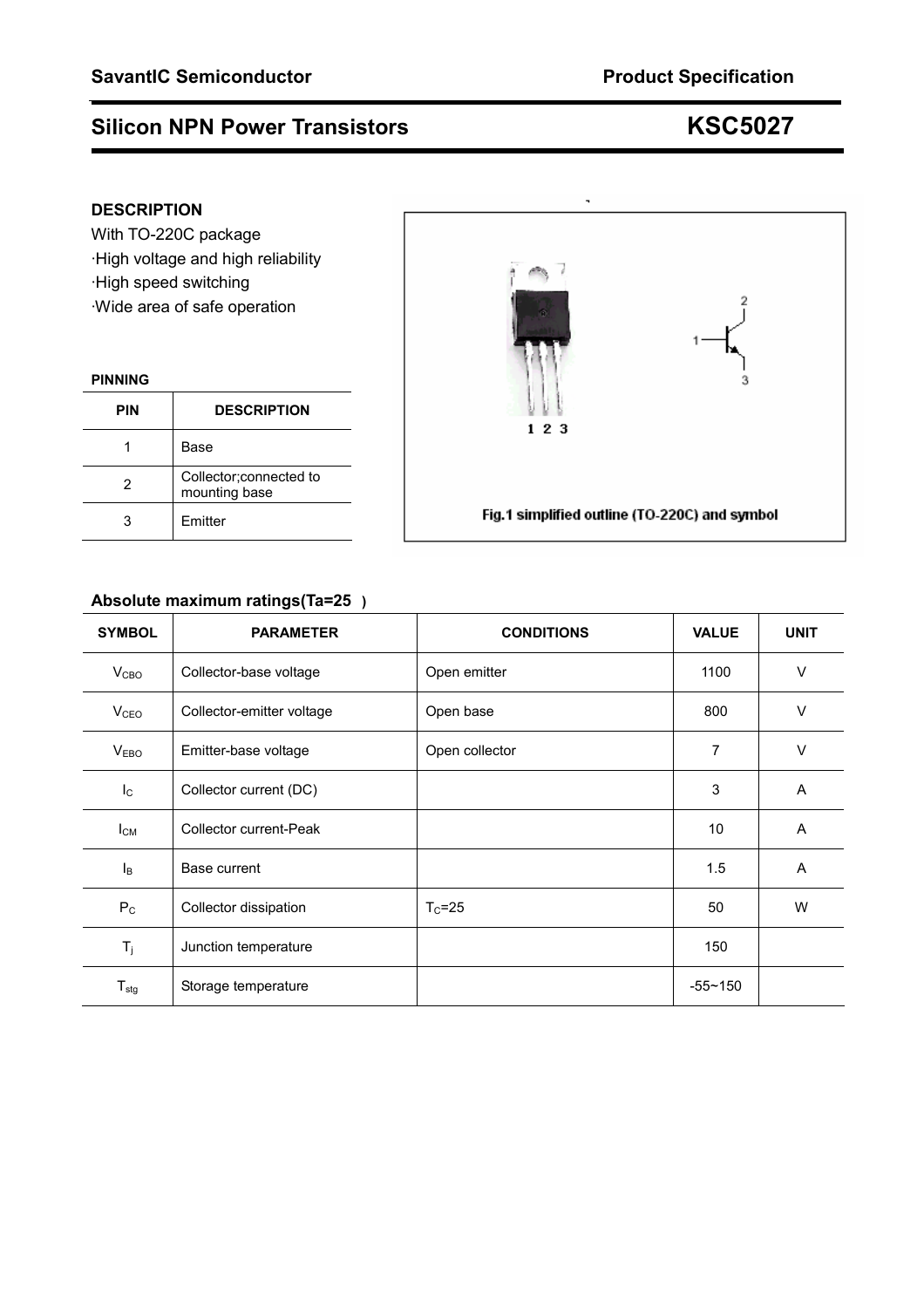### **CHARACTERISTICS**

### **Tj=25 unless otherwise specified**

| <b>SYMBOL</b>      | <b>PARAMETER</b>                     | <b>CONDITIONS</b>              | <b>MIN</b>     | TYP. | <b>MAX</b> | <b>UNIT</b> |
|--------------------|--------------------------------------|--------------------------------|----------------|------|------------|-------------|
| $V_{(BR)CEO}$      | Collector-emitter breakdown voltage  | $IC=5mA$ ; $IB=0$              | 800            |      |            | $\vee$      |
| $V_{(BR)CBO}$      | Collector-base breakdown voltage     | $I_C = 1$ mA; $I_E = 0$        | 1100           |      |            | V           |
| $V_{(BR)EBO}$      | Emitter-base breakdown voltage       | $IE=1mA$ ; $IC=0$              | $\overline{7}$ |      |            | V           |
| $V_{CEsat}$        | Collector-emitter saturation voltage | $I_C = 1.5A$ ; $I_B = 0.3A$    |                |      | 2.0        | V           |
| $V_{\text{BEsat}}$ | Base-emitter saturation voltage      | $IC=1.5A$ ; $IB=0.3A$          |                |      | 1.5        | $\vee$      |
| <b>I</b> CBO       | Collector cut-off current            | $V_{CB} = 800V$ ; $I_E = 0$    |                |      | 10         | μA          |
| <b>IEBO</b>        | Emitter cut-off current              | $V_{EB} = 5V$ ; $I_C = 0$      |                |      | 10         | μA          |
| $h_{FE-1}$         | DC current gain                      | $I_{C} = 0.2A$ ; $V_{CE} = 5V$ | 10             |      | 40         |             |
| $h_{FE-2}$         | DC current gain                      | $I_C = 1A$ ; $V_{CE} = 5V$     | 8              |      |            |             |
| $f_T$              | <b>Transition frequency</b>          | $I_C = 0.2A$ ; $V_{CE} = 10V$  |                | 15   |            | <b>MHz</b>  |
| $C_{ob}$           | Collector output capacitance         | $f=1$ MHz; $V_{CB}=10V$        |                | 60   |            | рF          |

### Switching times

| $t_{on}$ | Turn-on time | $I_C = 5 I_{B1} = -2.5 I_{B2} = 2A$<br>$V_{\text{CC}} = 400V$<br>$R_{L} = 200 \Omega$ |  | 0.5 | μs |
|----------|--------------|---------------------------------------------------------------------------------------|--|-----|----|
| ιs       | Storage time |                                                                                       |  | 3.0 | μs |
|          | Fall time    |                                                                                       |  | 0.3 | μs |

## ◆ h<sub>FE-1</sub> Classifications

| N         | R     | Ω         |
|-----------|-------|-----------|
| $10 - 20$ | 15-30 | $20 - 40$ |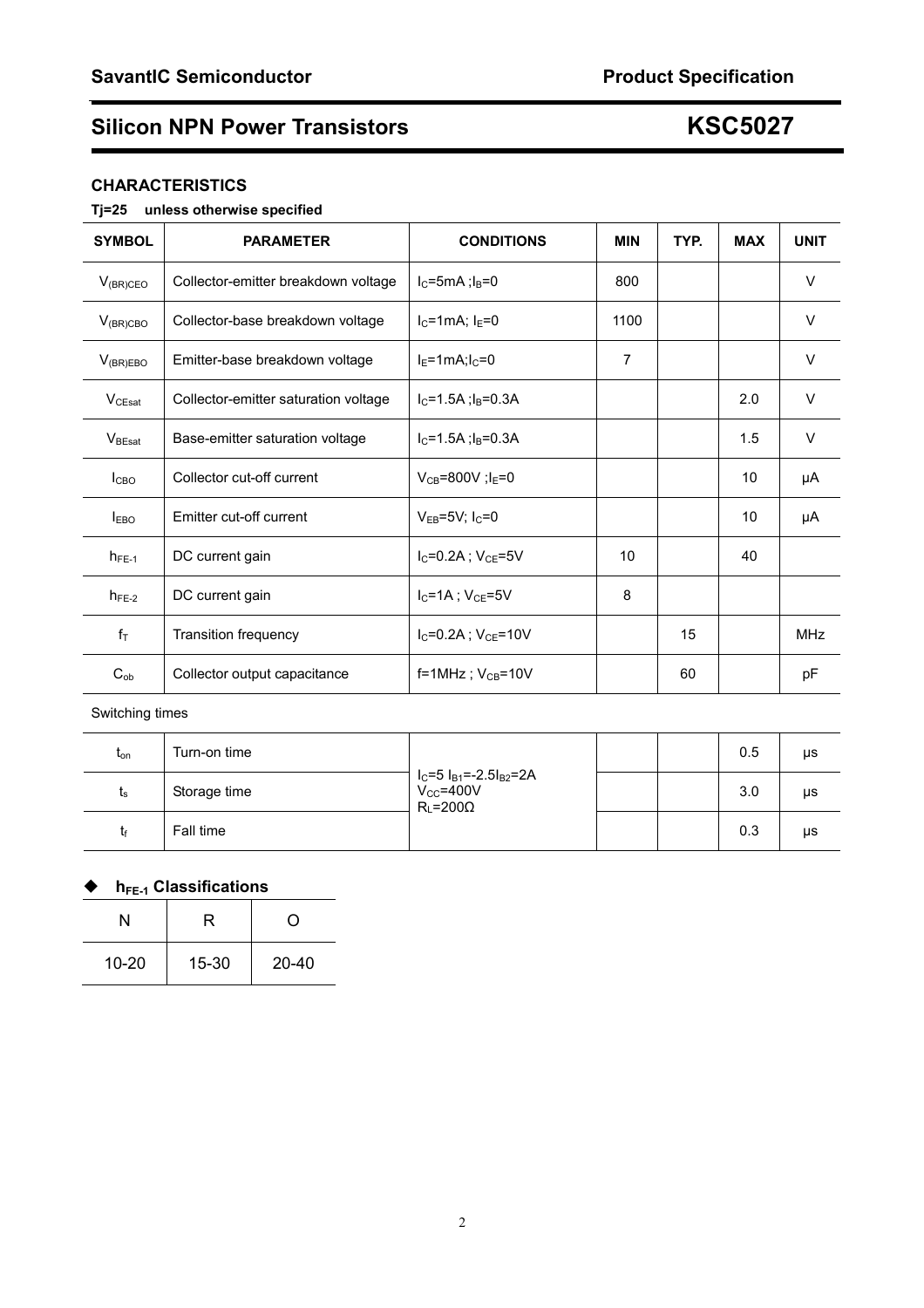### **PACKAGE OUTLINE**